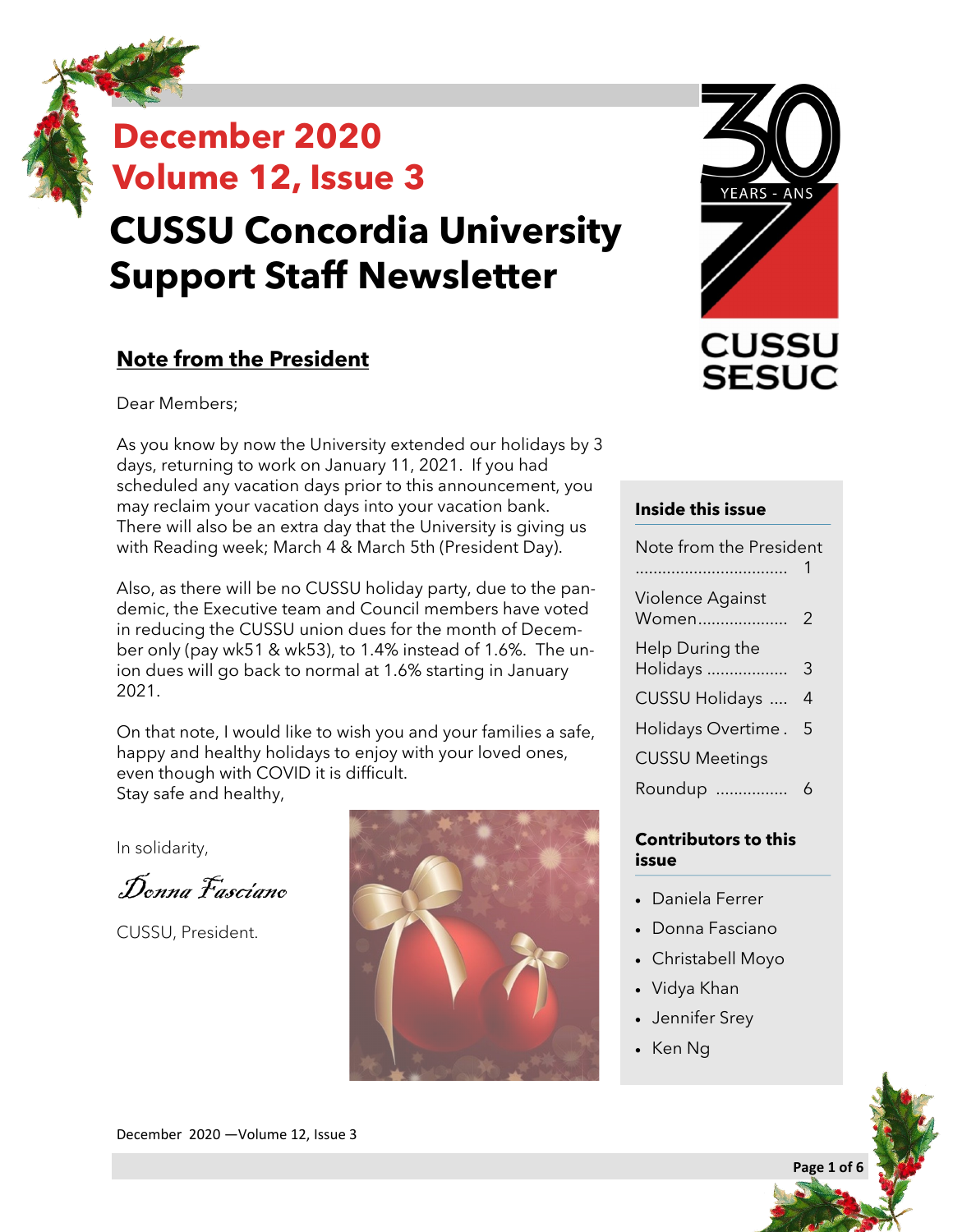## **National Day of Remembrance and Action on Violence Against Women**

The [National Day of Remembrance and Action on Violence Against](https://www.un.org/en/observances/ending-violence-against-women-day)  [Women,](https://www.un.org/en/observances/ending-violence-against-women-day) also known informally as White Ribbon Day, is a day commemorated in Canada each December 6th, the anniversary of the 1989 École Polytechnique Montréal massacre, in which an armed student murdered and injured women in the name of "fighting feminism".Fourteen women lost their lives that day. Their names were Geneviève Bergeron; Hélène Colgan; Nathalie Croteau; Barbara Daigneault; Anne-Marie Edward; Maud Haviernick; Barbara Klucznik-

Widajewicz; Maryse Laganière; Maryse Leclair; Anne-Marie Lemay; Sonia Pelletier; Michèle Richard; Annie St-Arneault ; Annie Turcotte.

This day falls within the 16 days of Activism against Gender-Based Violence and is also an opportunity to reflect on all the missing and murdered Indigenous women, trans women (LGTBQ2), and all women whose lives have been harmed or lost to gender-based violence.

Globally, [women continue to face unacceptable](https://globalnews.ca/news/7483057/women-facing-more-violence-coronavirus-pandemic/) 

[levels of violence.](https://globalnews.ca/news/7483057/women-facing-more-violence-coronavirus-pandemic/) Together [we can change the](https://www.unwomen.org/en/news/stories/2020/11/compilation-take-action-to-help-end-violence-against-women) 

[world](https://www.unwomen.org/en/news/stories/2020/11/compilation-take-action-to-help-end-violence-against-women) and make it a better place to live peacefully with one another.

## **Stop Workplace Harassment**

Committed for years to countering violence and harassment in the workplace, the CSN is continuing its action with the launch of a new campaign called Make it stop. This large-scale operation aims to raise awareness among members and provide a wide variety of tools to support unions in dealing with these phenomena.

Download our brochure (linked through the image) to learn more about the different types of violence and harassment in the workplace, their consequences and the actions to be taken to end them.

December 2020 —Volume 12, Issue 3





**CUSSU** 

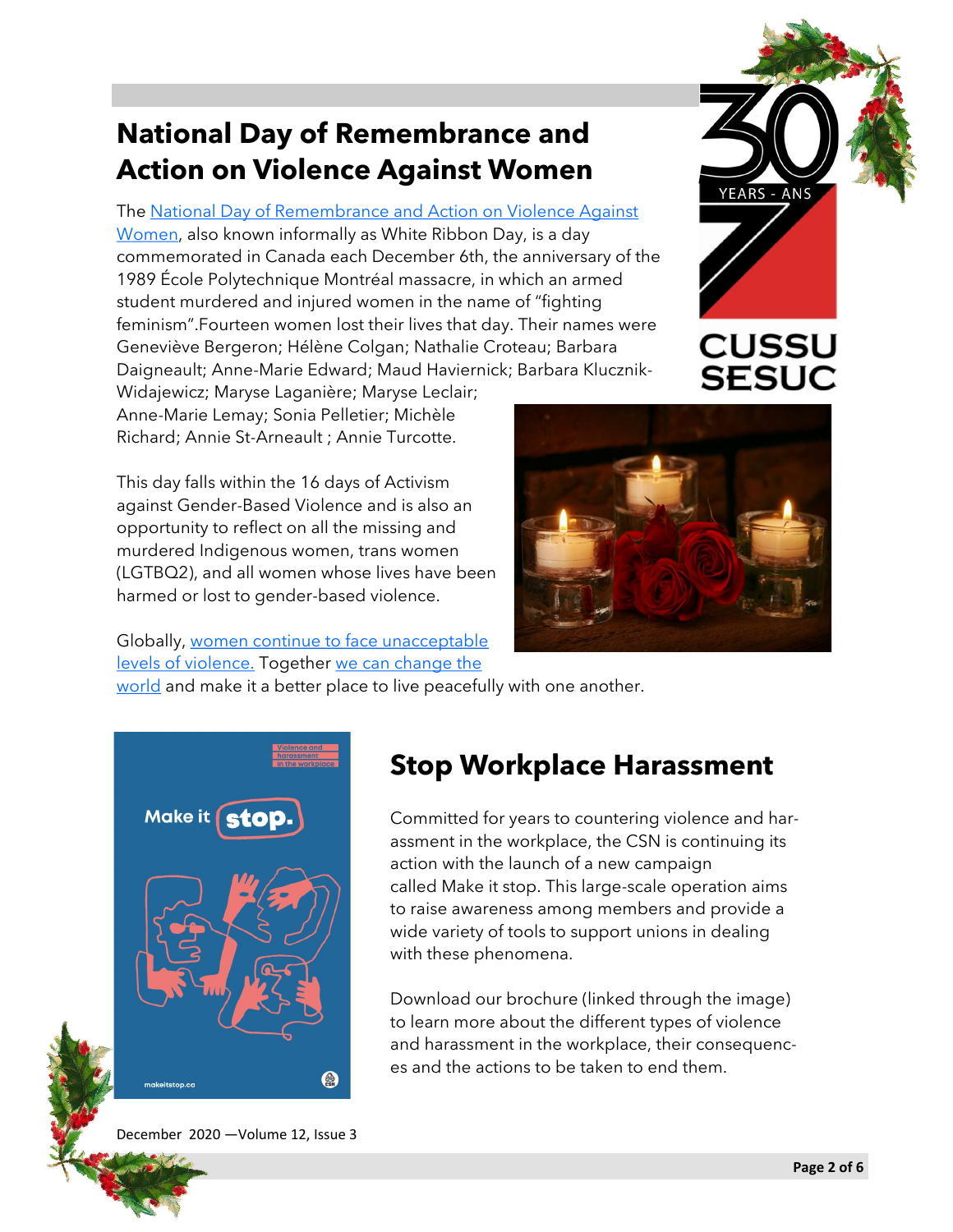## **Help During the Holidays**

The holidays this year will be very different as most of us can imagine. In addition to the usual stress and chaos that occur this time of the year, most of us might be seeing our friends and family virtually and some of us not at all. This is a reminder that help is only a phone call away.

[The Employee Assistance Program](https://www.concordia.ca/hr/benefits/eap.html) is there to help you, your spouse, common-law partner, and children.

For English services: 1-800-663-1142 Service en Français: 1-866-398-9505 International – call collect – 604-689-1717 For the hearing or sight impaired: TTY: 1-888-384-1152 Available 24 hours a day seven days a week.

Visit the [Homewood Health website](https://homeweb.ca/) for more information.

## **CUSSU Zoom Holiday Activities**

CUSSU is hosting the following Zoom holiday activities, which we invite you to join us for! These activities are not formal events, and they will all take place after work hours, so pour yourself some eggnog and let's get into the spirit of the season!

#### **CUSSU Knitting Circle**

[December 9 from 5:00](https://concordia-ca.zoom.us/j/86528163465)-7:00PM [December 16 from 5:00](https://concordia-ca.zoom.us/j/88006017158)-700PM

#### **CUSSU Movie Nights**

[December 10 at 5:00PM—Die Hard](https://concordia-ca.zoom.us/j/86385441807)

[December 17 at 5:00PM—Elf](https://concordia-ca.zoom.us/j/86385441807)

#### **CUSSU Bakes**

[December 14 at 5:30PM—B](https://concordia-ca.zoom.us/j/5536386234)A'[s Best Chocolate Chip Cookies](https://www.bonappetit.com/recipe/bas-best-chocolate-chip-cookies)

[December 21 at 5:30PM—](https://concordia-ca.zoom.us/j/5536386234) [Almond Cookies](https://lilluna.com/almond-cookies/)

Keep an eye out for any CUSSU emails with additional dates from CUSSU members who have not yet responded to the Holiday Gift Survey.

December 2020 —Volume 12, Issue 3







#### **COVID-19 Links**

- COVID-19-[related](https://www.quebec.ca/en/health/health-issues/a-z/2019-coronavirus/covid-19-related-instructions-holiday-season/)  [instructions for the holiday](https://www.quebec.ca/en/health/health-issues/a-z/2019-coronavirus/covid-19-related-instructions-holiday-season/)  [season](https://www.quebec.ca/en/health/health-issues/a-z/2019-coronavirus/covid-19-related-instructions-holiday-season/)
- [Protecting your well](https://www.quebec.ca/en/health/health-issues/a-z/2019-coronavirus/protecting-your-well-being-in-the-covid-19-pandemic/)-being in the COVID-[19 pandemic](https://www.quebec.ca/en/health/health-issues/a-z/2019-coronavirus/protecting-your-well-being-in-the-covid-19-pandemic/)
- [Healthy eating during the](https://www.canada.ca/en/health-canada/services/food-nutrition/healthy-eating/covid-19.html)  COVID-[19 pandemic](https://www.canada.ca/en/health-canada/services/food-nutrition/healthy-eating/covid-19.html)
- [CU AT HOME Workouts](https://www.concordia.ca/campus-life/recreation/fitness/at-home-workouts.html)
- [30 Moves to Make the](https://www.healthline.com/health/fitness-exercise/at-home-workouts)  [Most of Your At](https://www.healthline.com/health/fitness-exercise/at-home-workouts)-Home **[Workout](https://www.healthline.com/health/fitness-exercise/at-home-workouts)**
- Search for local businesses [and products](https://www.lepanierbleu.ca/)

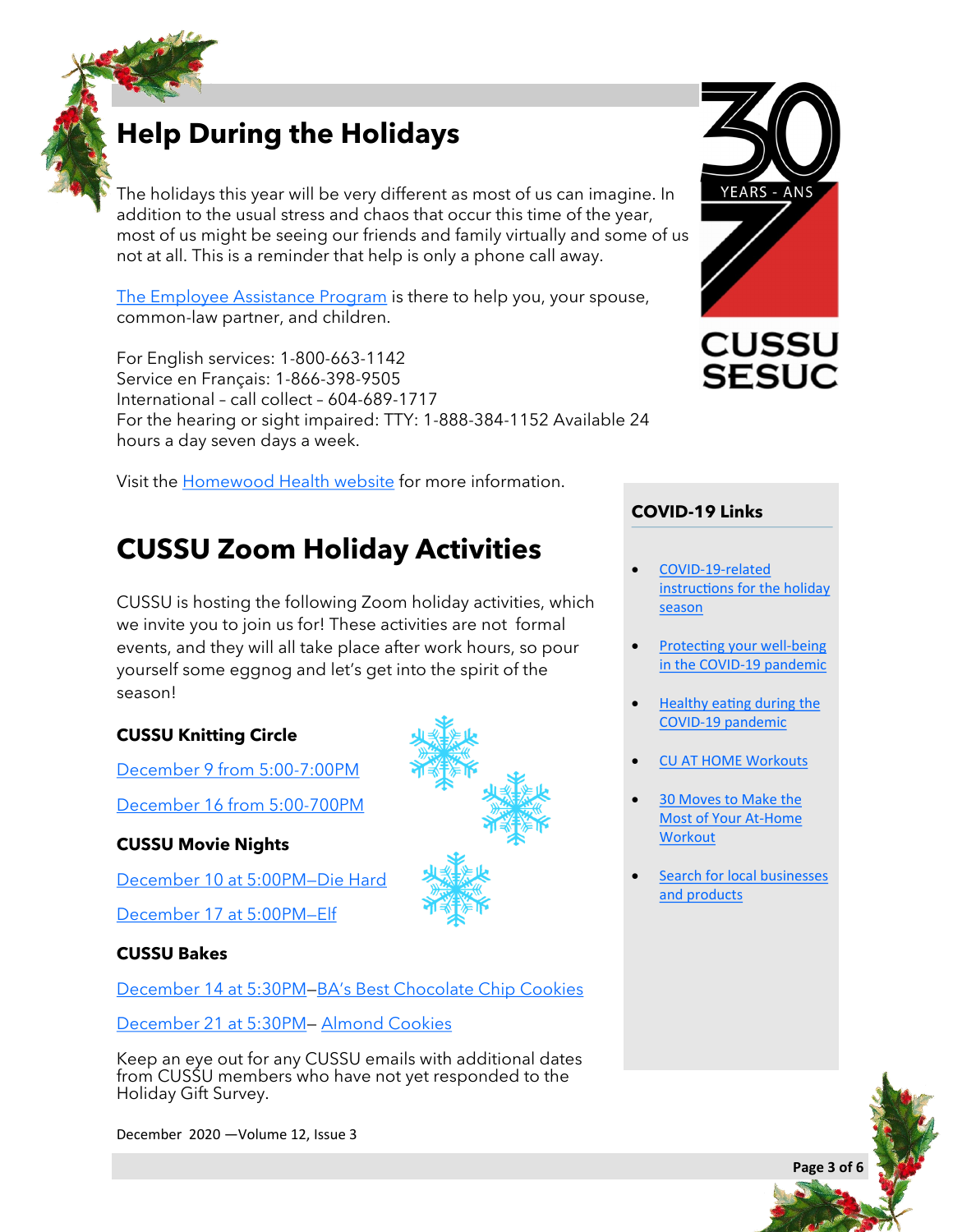## **CUSSU Holiday Gift Survey**

Thank you to all of our members who responded to our initial CUSSU Holiday Survey, and let us know your thoughts on how CUSSU should celebrate the holidays. As a reminder, we are celebrating our membership this holiday season through the following actions:

1. We will be reducing union dues for the 2nd and 3rd December pays, from 1.6% to 1.4%. The dues will be reinstated at the regular 1.6% rate as of January 2021.

2. We are offering you a 25\$ electronic gift card from one of three retailers: Indigo, Amazon, or President's Choice (redeemable at Provigo, Maxi, Pharmaprix, and more)

3. We are coordinating member-led Zoom holiday activities

In order to receive the gift card, you must answer our CUSSU Holiday Gift survey, which specifies which of the three available gift cards you would like to receive, and what Zoom holiday activity you would like to lead, if any, **by December 8th.**

**[Answer the survey here](https://forms.gle/GdVMfYGYqNyCPLgw7)**

## **The Season of Giving**

Each year CUSSU donates \$100 each to four organizations selected by Council. This year we will be giving to:

- The Native Women's Shelter of Montreal/Resilience
- Chez Doris
- Elizabeth House
- Sun Youth

In the spirit of giving, we will also be donating \$100 to Dans La Rue since we did not have our 2 social events this year, at which we do a half and half collection.

## **University Holiday Closure**

As a reminder, the university will be closed from December 24 2020, until January 11 2021, at which time staff will return to work. Students will return on January 13 2021.

December 2020 —Volume 12, Issue 3



**SESUC**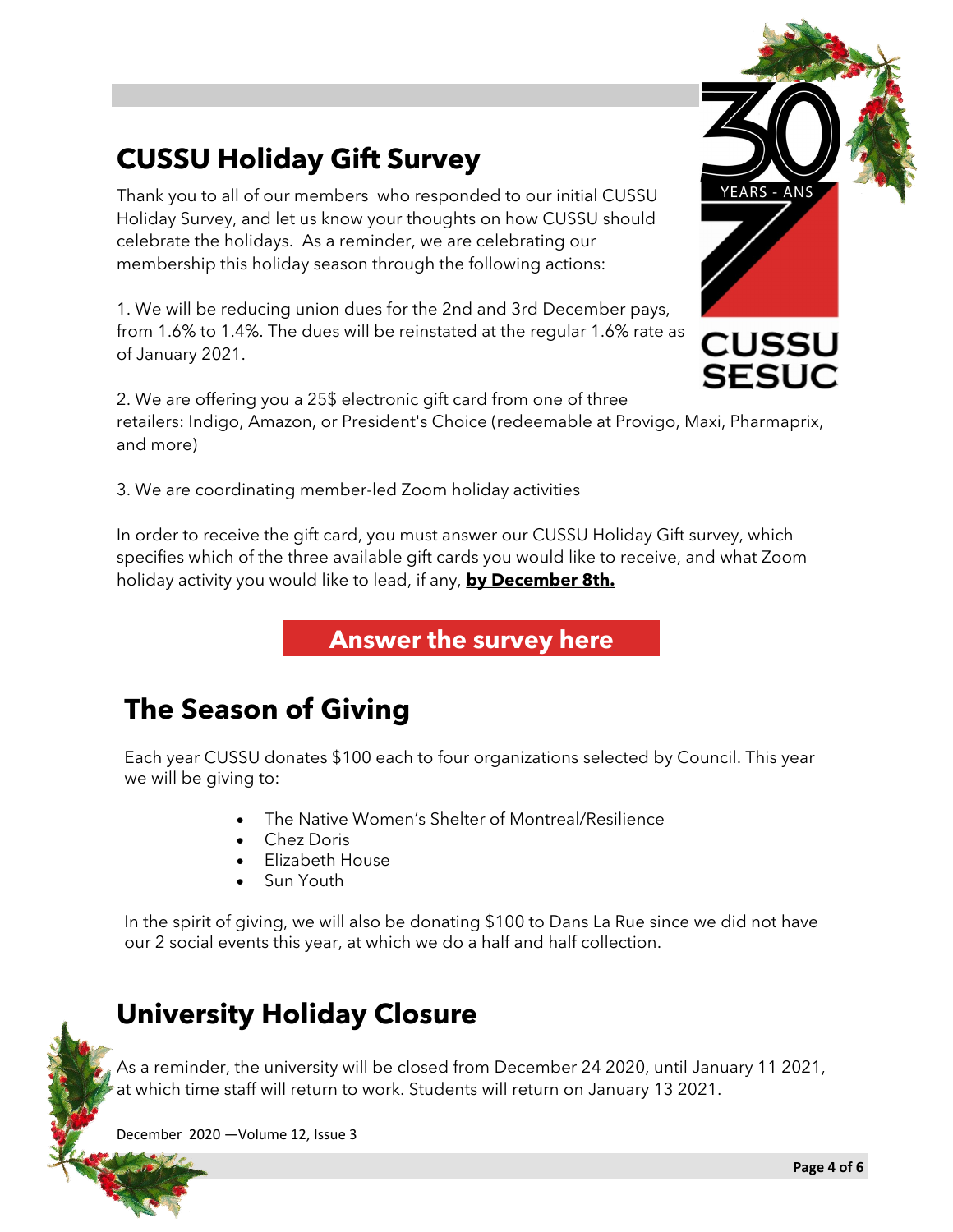## **Working Overtime During the Holidays**

We have received several reports, that certain units have been told by management that there is a possibility to "volunteer" to do overtime/work remotely during the holiday period. We have also been told that management is saying that this time will be banked hour-for-hour, instead of using the usual overtime rates as defined in Article 23 of our Collective Agreement (meaning at a rate of 150% or 200% depending on the day worked.)

We would like to provide some clarification regarding our Collective Agreement articles \***if**\* you are one of these people, and your manager has expressly asked you to work (or volunteer to work).



**CUSSU SESUC** 

So the article that pertains to our hours of work and our work schedules, is Article 22, and this article states that CUSSU members \***normally**\* work Monday to Friday from 9am-5pm, for a total of 35 hours a week.

Article 25, which is about all holidays, states that: "b) The University is normally closed from December 24 until normal opening hours January 3. This period is considered to be worked and paid."

And finally, Article 34 states: "In the event that the Rector declares the University closed for any reason or in the event that the majority of non-teaching staff is not required to work during a given period, no employee will suffer a loss of pay. Moreover, any employee whose presence is required, will receive, subject to express provisions of the present agreement, in addition to her/his regular salary for time worked, the equivalent in paid leave."

So, now that we have quoted all of the relevant Articles, here's some straight talk about what they mean:

- In order to claim overtime, you are supposed to go over the normal time (35 hours) that you already work in a week.
- During the "holiday period" you are deemed to have already worked.
- During University closures, you are not working, but you will not suffer a loss of pay.

This means that, \***if**\* you decide to work, with the permission of your supervisor, during the holiday period (December 24 – January 3) it should be counted as overtime.

Whereas, if you work, with the permission of your supervisor, on any other day, Monday-Friday, when the University is deemed closed, the time will be calculated as straight time, as you continued to get paid, but you are also able to bank the time worked to be used at a later date.

We hope this clarification helps make things clearer, and we would like to remind everyone that \***all**\* overtime/work is voluntary – which means you \***can**\* decline!

Also, if you have specific scenarios or questions, do not hesitate to reach out to us!

December 2020 —Volume 12, Issue 3

# **Page 5 of 6**